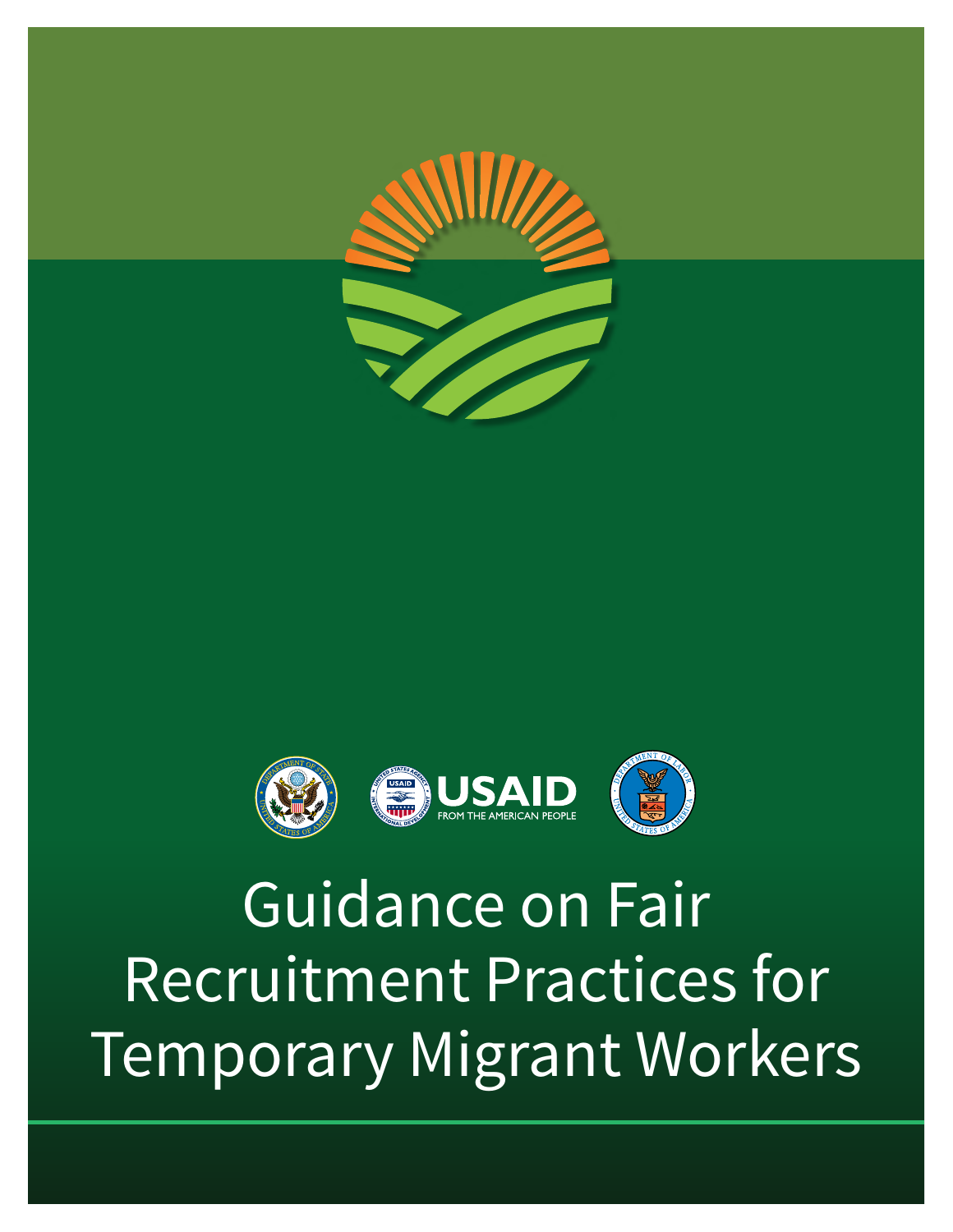UNITED STATES DEPARTMENT OF STATE | USAID | UNITED STATES DEPARTMENT OF LABOR

## **OVERVIEW**

The Biden-Harris Administration's Collaborative Migration Management Strategy is based on the belief that all individuals should be able to find safety and achieve stable and dignified lives within their own countries. If they do migrate, they should do so under conditions that are safe, orderly, regular, transparent, and humane.

As the U.S. Government works to expand access to lawful pathways for migration in the countries of Northern Central America through the H-2 programs (the H-2A program for Temporary Agricultural Workers and the H-2B program for Temporary Non-Agricultural Workers), governments in the region have a responsibility to ensure that worker recruitment in their own countries does not lead to abuse of migrants. This abuse includes labor exploitation, human trafficking, and gender-based violence. Employers that use the H-2 programs share this responsibility through obligations under U.S. law. Deterring unscrupulous actors from preying on migrant workers requires swift, sustained, and effective government action and private sector best practices.

Expanding access to lawful migration channels and protecting migrant workers' rights are two aspects of the same agenda. Successful expansion of access to lawful pathways for migration depends on ensuring that migrants' rights and dignity are protected, both in the country of origin and in the United States. Protecting migrants' rights depends on offering migrants safe, orderly, and regular alternatives to irregular migration and its numerous dangers and indignities.

Each year the U.S. Government designates a list of countries whose nationals are eligible to participate in the H-2A and H-2B programs. In the past, a record of human trafficking in these programs or other abuses, such as the collection of recruitment fees that are prohibited under U.S. law, has led to the removal of particular countries from the list.

This non-binding guidance document is intended to assist governments of countries of origin, recruiters, and employers in achieving fair recruitment of workers bound for employment in the United States under the H-2 visa programs. It can also serve as an important resource for retailers and other downstream supply chain actors to understand how to identify, mitigate, respond to and ultimately help prevent abuses in the worker recruitment process by actors in their supply chains who recruit and/or use H-2 workers.

The U.S. Government urges countries of origin to participate in the International Labor Organization's (ILO) Fair Recruitment Initiative (FRI) by engaging directly with the ILO. The FRI, based on international labor standards as well as the *[ILO Guiding Principles and Operational Guidelines for Fair Recruitment](https://www.ilo.org/wcmsp5/groups/public/---ed_protect/---protrav/---migrant/documents/publication/wcms_536755.pdf)* (ILO *Guidelines*), provides a set of tools and principles to create and maintain fair recruitment systems. Training, resources, and technical assistance, from the ILO and other sources, can help enable governments to develop short and long-term strategies and goals to achieve fair recruitment systems tailored to individual country circumstances.

Regulations governing the H-2A and H-2B programs already bind U.S. employers to requirements such as bearing the costs of transportation and recruitment, paying legally required wages, and hiring qualified and available U.S. workers before foreign workers. These regulations reflect many of the principles outlined in the ILO *Guidelines*.

Recruitment conducted in compliance with these regulations and with direction from the ILO *Guidelines* can prevent abuse and provide employers with an increased level of assurance that recruiters are complying with program requirements, which lowers the employer's risk of regulatory violations that may subject them to adverse action from the Department of Labor (DOL), such as debarment and revocation of the labor certification. In addition, employers and other downstream supply chain actors should be aware of criminal prohibitions related to forced labor and benefitting from forced labor (18 U.S.C. § 1589) and fraud in foreign labor contracting (18 U.S.C. § 1351). Reliance on the ILO *Guidelines* may also reduce the risk that prospective workers will be denied visas at the U.S. consulate as a result of having paid prohibited fees. Knowing that certain recruiters are engaged in fair recruitment will provide strong incentives for employers to cut ties with unscrupulous recruiters and look for workers recruited fairly through the H-2 programs when they cannot find U.S. workers to fill vacancies.<sup>1</sup>

<sup>1</sup> The identity of recruiters of H-2B workers is available in the **[Foreign Labor Recruiter List](https://www.dol.gov/agencies/eta/foreign-labor/recruiter-list)** on DOL's website. Employers in the H-2B program are required to provide the identity and location of all persons and entities hired by or working with recruiters of prospective foreign workers for H-2B job opportunities. Note: DOL does not endorse any foreign labor agent or recruiter included in the Foreign Labor Recruiter List, nor does inclusion on this list signify that the recruiter is in compliance with the H-2B program.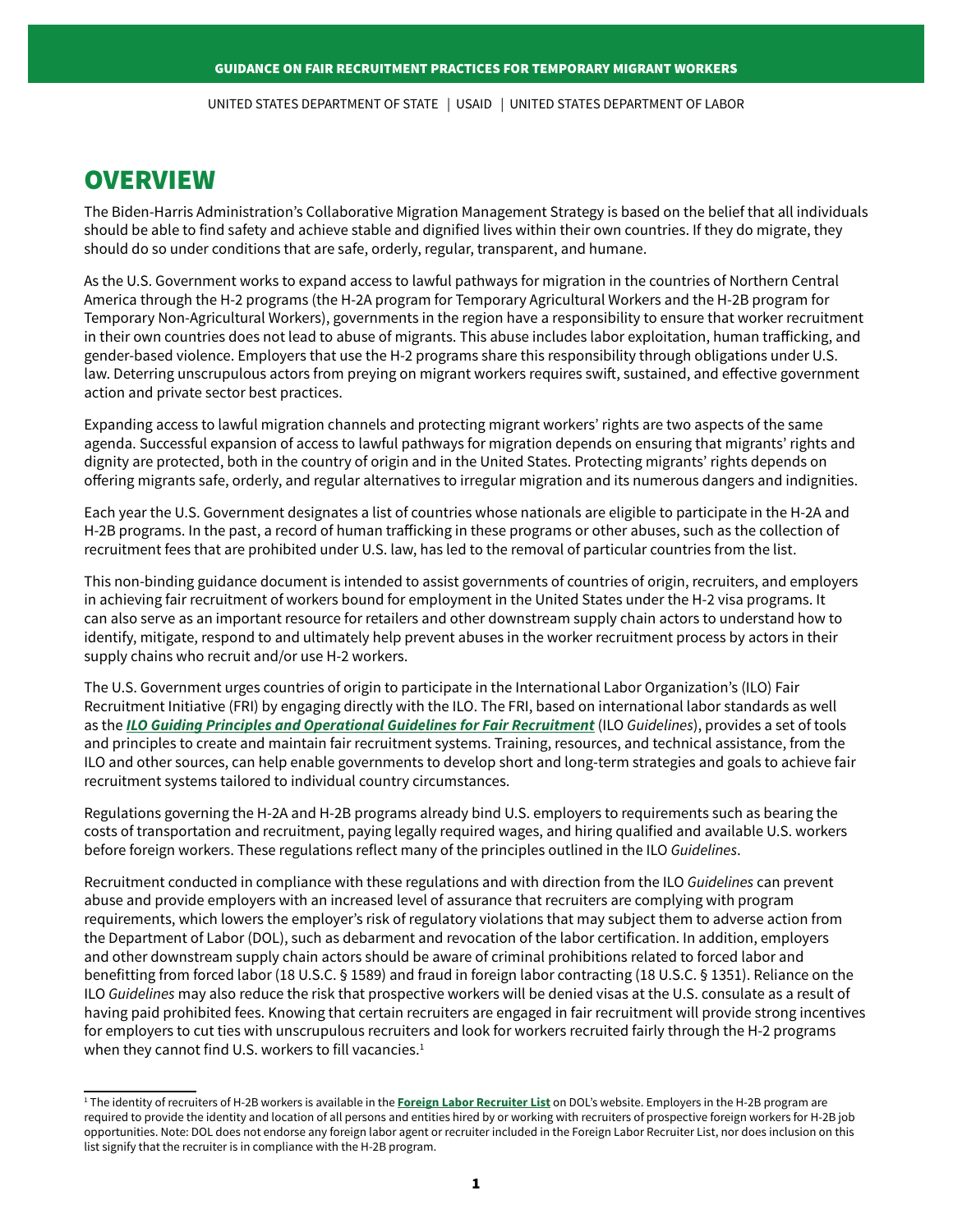UNITED STATES DEPARTMENT OF STATE | USAID | UNITED STATES DEPARTMENT OF LABOR

# GUIDANCE

This guidance is based, in large part, on existing DOL regulations governing the H-2A and H-2B programs and the ILO *Guidelines*. It does not replace the requirements in DOL regulations, and it is not intended to duplicate the ILO *Guidelines* in their entirety. Rather, it aims to highlight and promote implementation of key best practices by governments in countries seeking to increase participation in the H-2 visa programs and by employers relying on these programs.

#### **Recruitment infrastructure and processes**

- Laws and regulations governing all stages of the recruitment process—including advertising, information distribution, selection, transport, placement into employment and return to the country of origin where applicable—should be clear and transparent, and governments should enforce compliance;
- Governments should design measures, such as public registration, licensing or certification of recruiters, and systems that permit workers and other interested parties to verify the legitimacy of recruitment agencies and placement offers;
- The competent authorities should take specific measures against abusive and fraudulent recruitment methods, including imposing appropriate penalties on recruiters who engage in such practices; and
- Labor inspectorates should be adequately trained and resourced to effectively monitor and evaluate the operations of all labor recruiters.

### **Protecting fundamental worker rights**

- Governments should ensure that recruitment takes place in conditions that respect and protect fundamental worker rights. This entails:
	- » Prohibiting discrimination against applicants based on sex, age, or race, or for any reason other than lawful, job-related reasons;
	- » Implementing measures to prevent and eliminate forced labor and child labor; and
	- » Respecting the right to freedom of association and collective bargaining.

#### **Ensuring transparency and access to redress for workers and job applicants**

- Governments should take measures to prevent recruiters from soliciting or collecting money from workers in exchange for offering them employment contracts and ensure that recruiters do not charge workers or jobseekers any recruitment fees, $2$  certification fees, or other related costs;
- Governments should require recruiters to make clear all terms and conditions of a worker's employment, detailed in a written contract in a language the worker can understand. The work contract should contain all significant conditions of employment and be provided to the worker, in a language they understand, prior to the worker departing their country of origin for the United States. Retailers and other downstream supply chain actors should require that their suppliers and the recruiters they work with adhere to this standard.
- Under the H-2 programs specifically, the work contract must include all significant or material terms and conditions of employment relating to wages, working conditions, and other benefits. This includes:
	- » The beginning and ending dates of the contract period and the location(s) of work;
	- » Payment for transportation expenses incurred;
	- » Specific days workers are not required to work;
	- » The hours per day and the days per week the worker will be expected to work;
	- » The duties for each job to be performed;
	- » The applicable wage rate(s) for each job to be performed;

<sup>2</sup> Part II of the ILO guidelines contains a definition of recruitment fees at **[https://www.ilo.org/wcmsp5/groups/public/---ed\\_protect/---protrav/---mi](https://www.ilo.org/wcmsp5/groups/public/---ed_protect/---protrav/---migrant/documents/publication/wcms_536755.pdf)[grant/documents/publication/wcms\\_536755.pdf](https://www.ilo.org/wcmsp5/groups/public/---ed_protect/---protrav/---migrant/documents/publication/wcms_536755.pdf)**